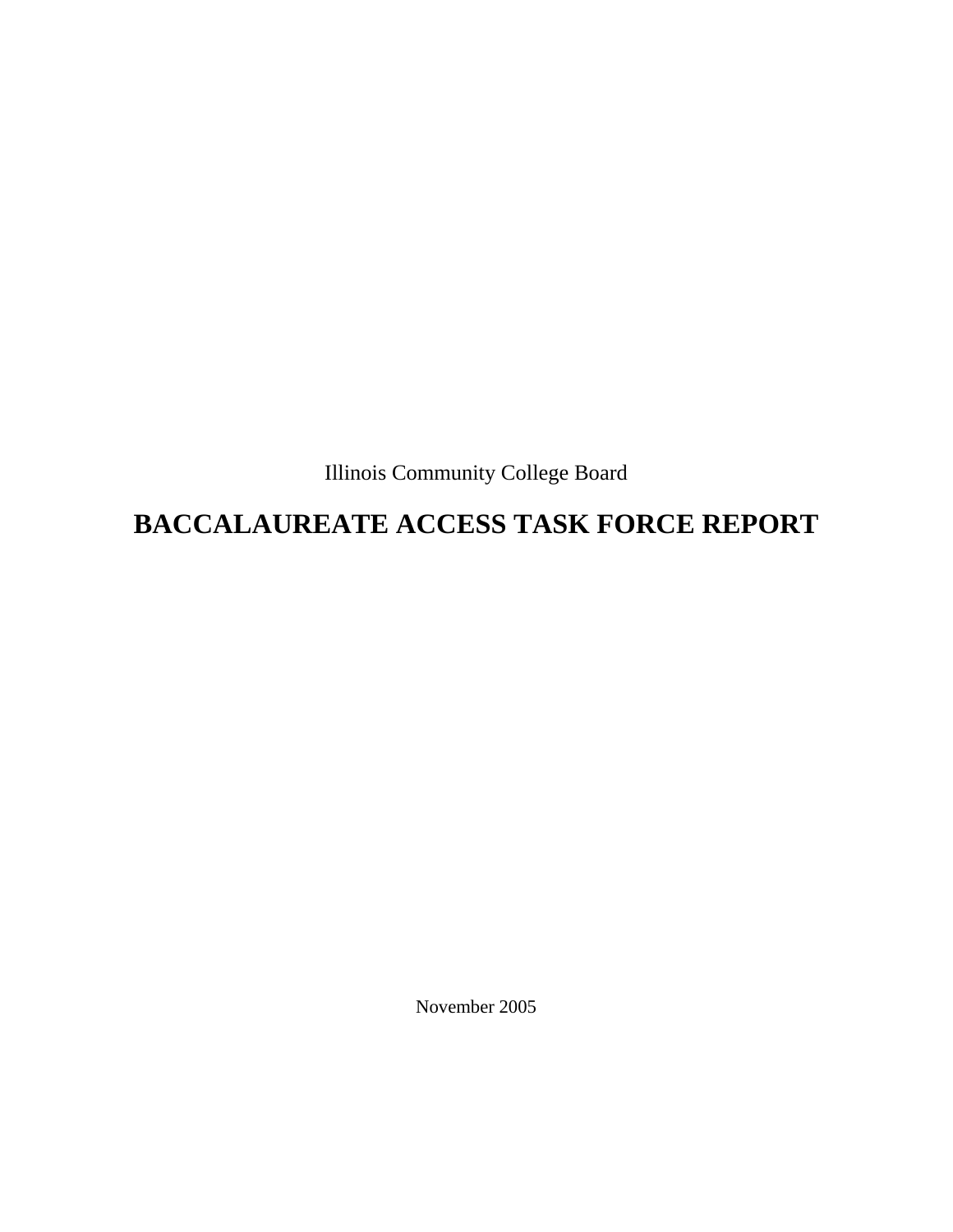#### Illinois Community College Board

### **BACCALAUREATE ACCESS TASK FORCE REPORT 11/10/05**

**Background of Community College Role in Baccalaureate Access.** Illinois is prominently identified with the early history of the community and junior college movement in the United States. Joliet Junior College, established in 1901 in Joliet, Illinois, was the first public junior college in the nation. Illinois adopted its first junior college legislation in 1931, which permitted the Board of Education of Chicago to establish, manage, and provide for the maintenance of one junior college offering two years of college work beyond the high school level as part of the public school system of the city. The first Junior College Act became law on July 1, 1937, and provided for the development of the junior college system as a part of the public school system and in 1951 the Illinois General Assembly enacted legislation setting forth standards and procedures for establishing junior colleges.

As a result of recommendations of the Commission of Higher Education, legislation was adopted ten years later in 1961 creating the Illinois Board of Higher Education. According to the legislation, the Illinois Board of Higher Education (IBHE) had responsibility for conducting comprehensive studies on higher education needs; development of information systems; approval of new units of instruction, research, or public service in all public colleges and universities; budget review of public colleges and universities, with recommendations to the Governor and General Assembly; approval of all capital improvements; surveys and evaluation of higher education; and preparation of "a master plan for the development, expansion, integration, coordination, and efficient utilization of the facilities, curricula, and standards of higher education in the areas of teaching, research, and public service." Although junior colleges were legally under the jurisdiction of the superintendent of public instruction at this time, a section of the enabling legislation for the Illinois Board of Higher Education contained the following statement concerning junior colleges:

In the formulation of a master plan of higher education and in the discharge of its duties under this act, the board shall give consideration to the problems and attitudes of junior colleges...as they relate to the overall policies and problems of higher education.

In July 1964 the final draft of the higher education master plan was published. As a result, the Junior College Act of 1965, the foundation for today's system of public community colleges in Illinois, was adopted. On July 15, 1965, the Junior College Act became effective; and on August 1 the school boards of districts operating junior colleges with separate educational and building rates became the boards of the newly constituted Class II districts. (In 1973, the term "junior" was changed to "community" in statute.) The Act of 1965 created a system of "comprehensive" community colleges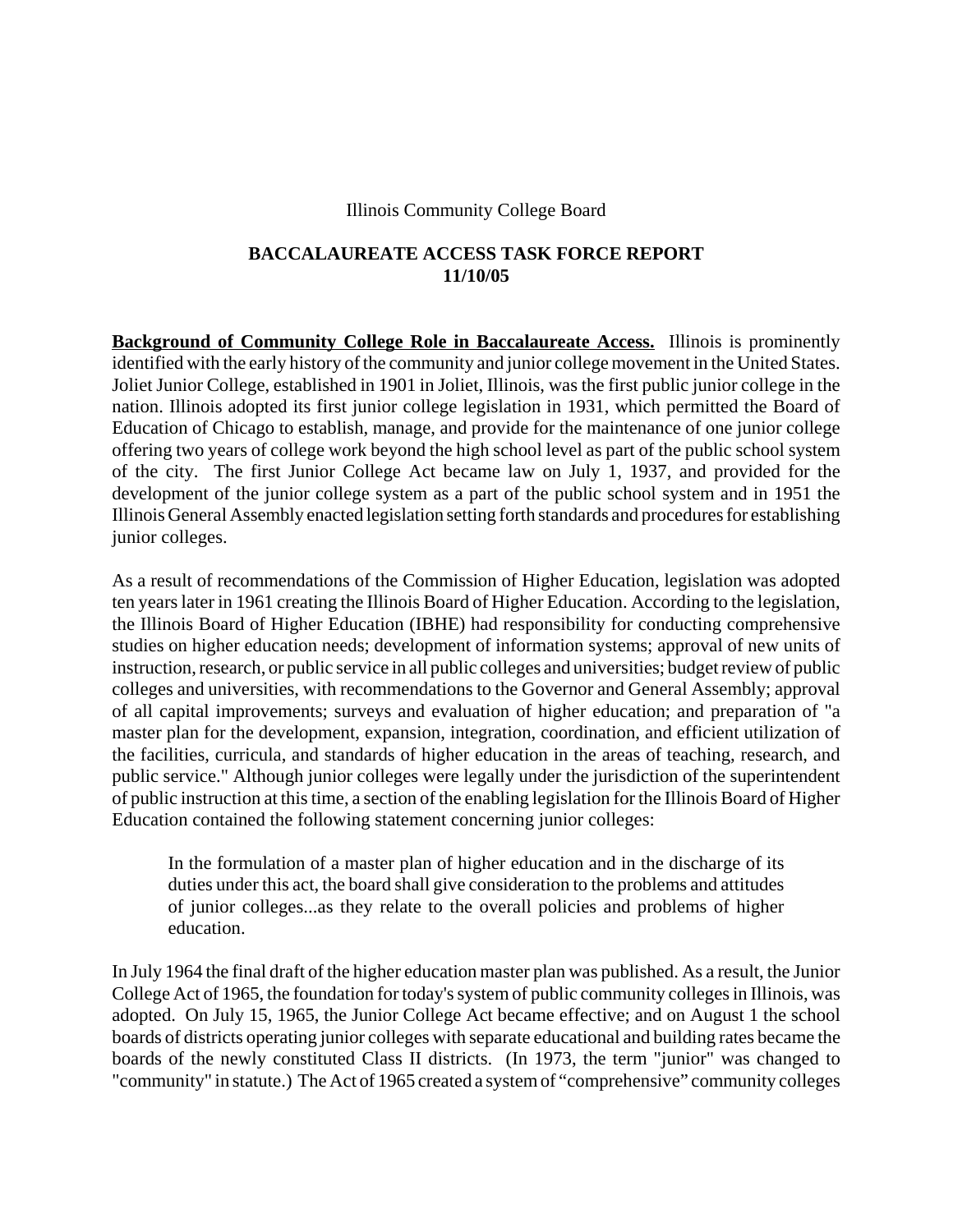that provide courses in liberal arts and sciences and general education; adult education courses; and courses in occupational, semi-technical or technical fields leading directly to employment.

Thus, two-thirds of a century after the establishment of Joliet Junior College, Illinois fully endorsed a policy that called for a system that supported a university and community college partnership approach to higher education. Although provision of the first two years of the baccalaureate degree has been a component of the community college movement in Illinois since early in its inception, the Higher Education Act of 1961 and the Junior College Act of 1965 set forth the current system of higher education that recognizes the need for strong public and private four-year institution and community colleges collaboration.

The partnerships have not always been smooth, but efforts to maintain relationships that best serve the students of Illinois have not waned. For many years the Baccalaureate Articulation Compact guided articulation efforts. These compacts, first proposed in the mid-1970's required that associate degree graduates be accepted at public universities in upper-division standing and guaranteed graduation after two more years of successful upper-division work in the same program. Instrumental in operationalizing compacts was the establishment of the Transfer Coordinators group comprised of a representative from each public or private university and each community college participating in a compact arrangement.

In the early 1990's, the Transfer Coordinators of Illinois Colleges and Universities, the Illinois Board of Higher Education, and the Illinois Community College Board (ICCB) recognized that while the Compacts had eliminated many barriers for students wanting to complete baccalaureate degrees, in many cases student transcripts were still being evaluated course by course and that students must complete a full transfer associate degree program to be eligible for compact consideration. Thus, students were in danger of facing undue obstacles to their hopes of accessing and obtaining four-year degrees. In 1993, the IBHE, ICCB, and Transfer Coordinators jointly launched the Illinois Articulation Initiative (IAI) to facilitate the transfer of students among Illinois colleges and universities–public and private, associate and baccalaureate degree-granting. The initiative grew out of IBHE's policies on Transfer and Articulation adopted in 1990. The Board's policies contain a key concept around which the IAI was designed. That concept is that "associate and baccalaureate degree-granting institutions are equal partners in providing the first two years of Baccalaureate degree programs in Illinois. While each institution is ultimately responsible for the quality of the programs it provides, both associate and baccalaureate degree-granting institutions are expected to work together to assure that their lower-division baccalaureate programs are comparable in scope, quality, and intellectual rigor."

Currently, more than 100 institutions of higher education participate in the IAI. The initiative identifies a common general education core of courses that participating institutions recognize as fulfilling their general education requirements although they may not be identical to their native student requirements. Thousands of students have transferred under the IAI agreements. Each course is reviewed by a panel of faculty members and approved as meeting the guidelines set forth by IAI. Thus, if a course is IAI approved, the transferring institution accepts the course in transfer without question.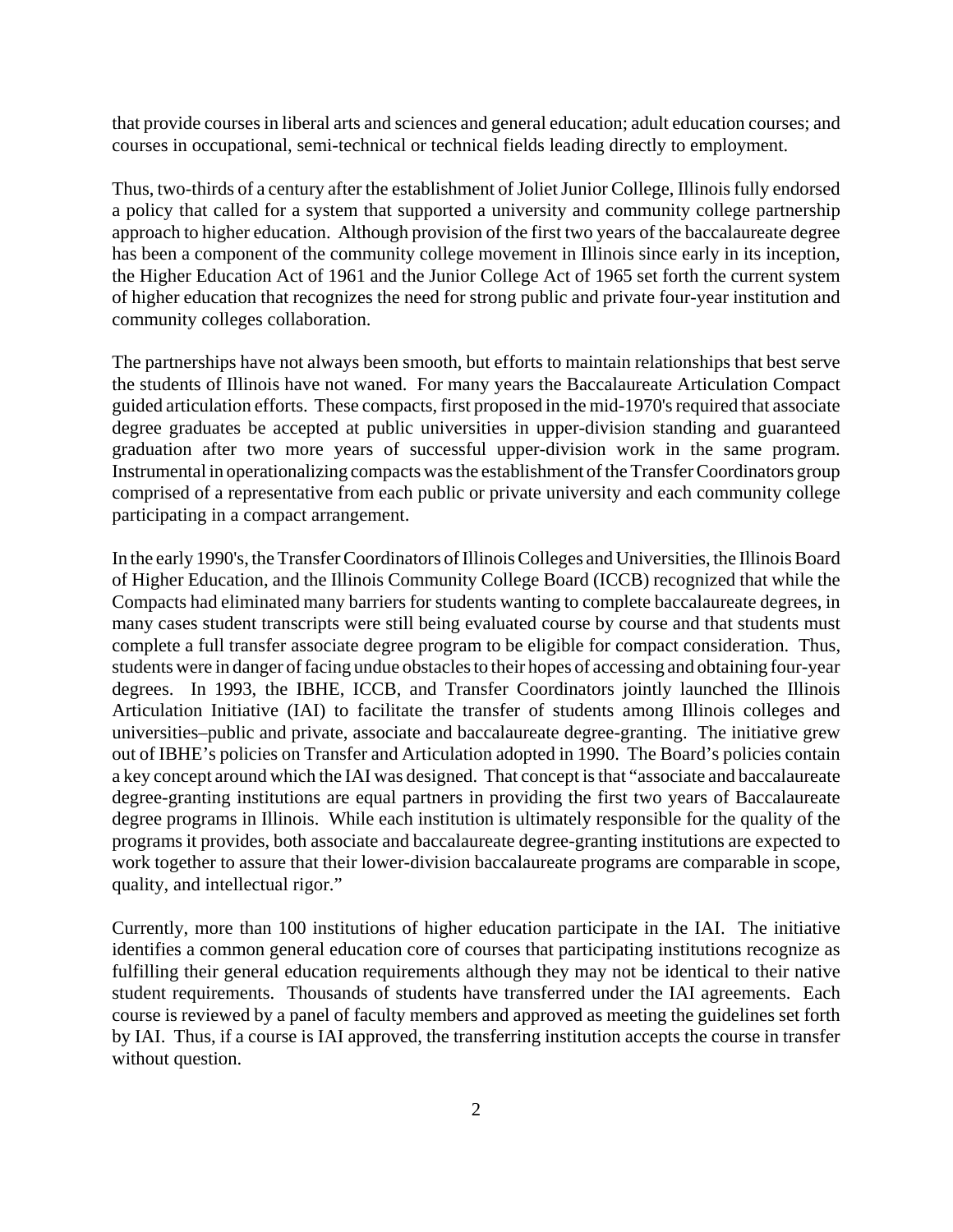Additionally, the IAI has suggested lower division courses for nearly 40 discipline majors and has a process in which panels review courses for equivalency. There has been considerable discussion of the usefulness and efficiency of this process. A recent study conducted at the request of the Illinois Articulation Initiative Steering Panel was presented to the panel at its April 2005 meeting. The authors of the report suggest that faculty should be given rein to develop the IAI transfer curricula in the cooperative environment of the professional associations or through statewide conferences, but the practice of course-to-course approvals in the IAI majors should be discontinued.

A more recent development in assisting students in transferring from one institution to another in Illinois has been the development of the Course Applicability System (CAS). This system provides students with more specific and detailed information on how their coursework will transfer among institutions and how it may or may not count towards a baccalaureate degree. This web-based program allows students to enter the courses they have completed and compare them to degree requirements at participating schools. The General Assembly passed legislation which was signed by the Governor to mandate the implementation of such a system for all higher education in the state.

**Baccalaureate Access Task Force.** In spite of the advances made over the years, access to the baccalaureate remains an issue for many community college students. Each year approximately 23,000 students graduate from Illinois community colleges with associate degrees. Thirty-seven percent were awarded in transfer programs and the remaining 63 percent in career and technical education (CTE) programs. Only 16,000 students transfer annually from the 48 community colleges to the 9 public universities, 98 independent not-for-profit colleges and universities, and 29 independent for-profit in Illinois. Many of these students transfer without completing an associate degree prior to transferring. Thus, only a small portion of the 23,000 students who did earn associate degrees actually transfer to public and private colleges and universities in Illinois to pursue baccalaureate degrees.

Adequate data on the reasons for students not continuing their education are not available although indications are that although some students are not interested in more education, at least a portion of the students do not transfer due to their inability to relocate due to job and family responsibilities and/or because there are barriers for students who complete CTE degrees to transfer their courses into programs applicable to their fields of study. The reasons may be as varied as the types of institutions and the diversity in the geography of the state. However, it is precisely because of its rich history of educational, geographic, and demographic diversity that the state must grapple with ways to increase access to baccalaureate education.

In 2001, the American Association of Community Colleges (AACC) and the American Association of State Colleges and Universities (AASCU) with support from the Lumina Foundation for Education launched a project entitled "Access to the Baccalaureate." The purpose of the project was to 1) identify nonfinancial barriers to the baccalaureate at the state, system, and institution levels; 2) make recommendations for removing such barriers; and 3) work with institutions and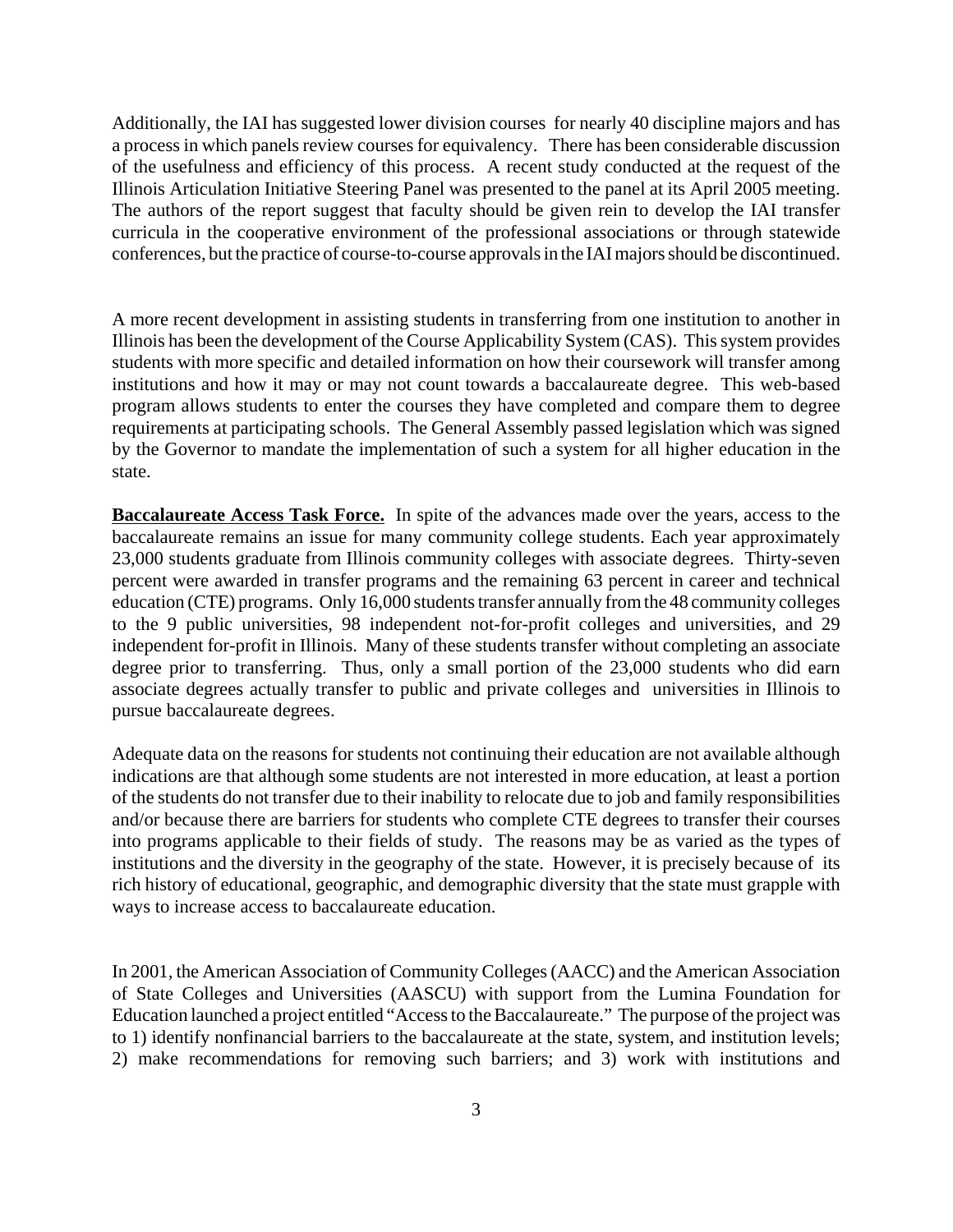policymakers to implement solutions. In its 2004 report, "Improving Access to the Baccalaureate", the project says "In an economy that is increasingly complex, fast-changing, and global, education has become the new currency, securing better futures for individuals and continued progress for our nation. Ironically, at the same time, the need for higher learning has grown, barriers to accessing that learning have proliferated."

These concerns, along with a proposal from one of the community colleges in Illinois to begin delivering selected baccalaureate degrees as one of the avenues for providing enhanced access to degree completion, created the need for higher education in Illinois to investigate access issues and reexamine state policies related to baccalaureate access particularly for community college students. Thus, in fall 2004, the Illinois Community College Board supported by the Illinois Board of Higher Education (IBHE), appointed a task force to review issues associated with baccalaureate degree access for community college students. The Task Force composition represents executive, administrative, instructional, and student constituencies at the community colleges plus representatives from the Illinois Board of Higher Education (staff and university representatives) and ICCB staff (see Attachment A) Dr. David R. Pierce, president emeritus of the American Association of Community Colleges, facilitates the Task Force, and Virginia McMillan, consultant and former executive vice president of the ICCB, chairs the group.

The Task Force was charged with examining the extent of the baccalaureate access issues in Illinois, examining options for addressing any issues that are identified during the examination, and making recommendations to the ICCB and the IBHE on what the Illinois community college position should be related to baccalaureate degree access.

The Task Force commenced its work in December, 2004. During its first organizational meeting, the Task Force members received copies of "Improving Access to the Baccalaureate" publication prepared by the AACC and AASCU and were encouraged to carefully review the document as the work of the group progressed.

Initially, several specific topic areas were identified by Task Force members for study. These included the following topics: state and local resources, programmatic needs, financial aid, capital facility needs, workforce development/labor supply and differences in funding between public universities and community colleges, tuition, accreditation. During the course of their work, Task Force members reviewed information that had been gathered as a result of the Task Force's initial meeting. The information reflected different approaches to addressing access. Task Force members received updated information on available baccalaureate programs in the state - those offered on public and private university campuses, university off-campus programs, programs offered on community college campuses, and those offered through technology. These materials were discussed and used by the Task Force subcommittees as they conducted their work on examining appropriate mechanisms to increase baccalaureate access in the state. Discussion of these mechanisms is presented below.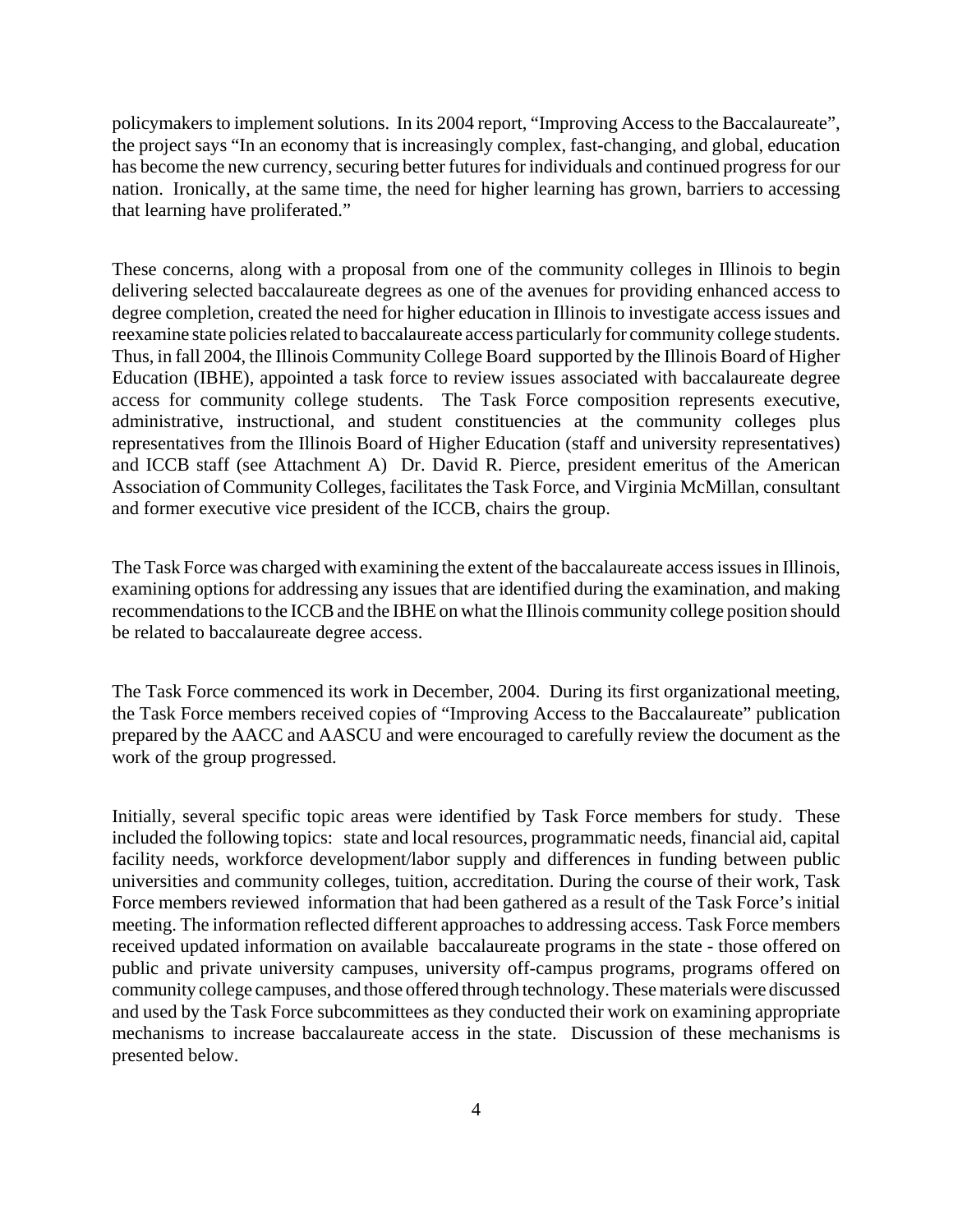**Off-campus University Completion Programs**. Twenty-seven Illinois community college districts have agreements with senior institutions to offer baccalaureate completion programs for their students. Seven public universities in the state offer degree programs on or near selected community college campuses - Southern Illinois University-Carbondale, Southern Illinois University-Edwardsville, Eastern Illinois University, University of Illinois-Springfield, Northern Illinois University, and Governors State. Western Illinois University offers courses but not full degree options on at least two community college campuses.

Greenville College, McKendree College, University of St. Francis, Kendall College, Blackburn College, National Louis University, Dominican University, Roosevelt University, and Olivet Nazarene University, all private senior institutions also offer degree programs on several community college campuses. Additionally, at least three out-of-state universities offer programs on at least five community college campuses. These out-of-state institutions include Columbia College (Missouri), Franciscan University, and Midcontinent College (KY).

Similar to the one-on-one off-campus university completion program where one university offers degree programs on or near community college campuses, the multi-university center approach provides yet another approach where two or more universities are co-located and working in cooperation with one or more community colleges to deliver multiple degree programs in both faceto-face and distant learning modes. Currently, the University Center of Lake County and the Fox Valley University Center offer models worth examining. It is possible for centers of this nature to go beyond simply being co-located. Other models such as the East St. Louis Multi-Community College Center provide an associate degree model in which community colleges are not only colocated but share course work within degree programs.

An additional approach considered by the Task Force was extending the amount of community college credit that could be transferred and accepted by universities. Under this approach, universities and community colleges would articulate courses that are frequently considered both lower and/or upper division courses. A specified number of pre-determined courses beyond the associate degree can be taken at the community college and accepted by the university in transfer. Such models, often called 80/40, 75/45, 90/30 models, are currently available in other states. They are available on a limited basis in Illinois primarily, but not exclusively, through on-line delivery. Students have access to upper division courses at community college prices and at community college locations.

There was general consensus among the Task Force members that off-campus completion programs was one of the most advantageous way of addressing the problems of access for nontraditional, place-bound students. The major barrier appears to be financial. If it is not economically feasible for universities to offer completion programs off-campus, they will not be able to continue to operate the programs that currently exist much less offer new programs as they are needed. The current system of funding for Illinois universities does not provide incentives for further collaboration with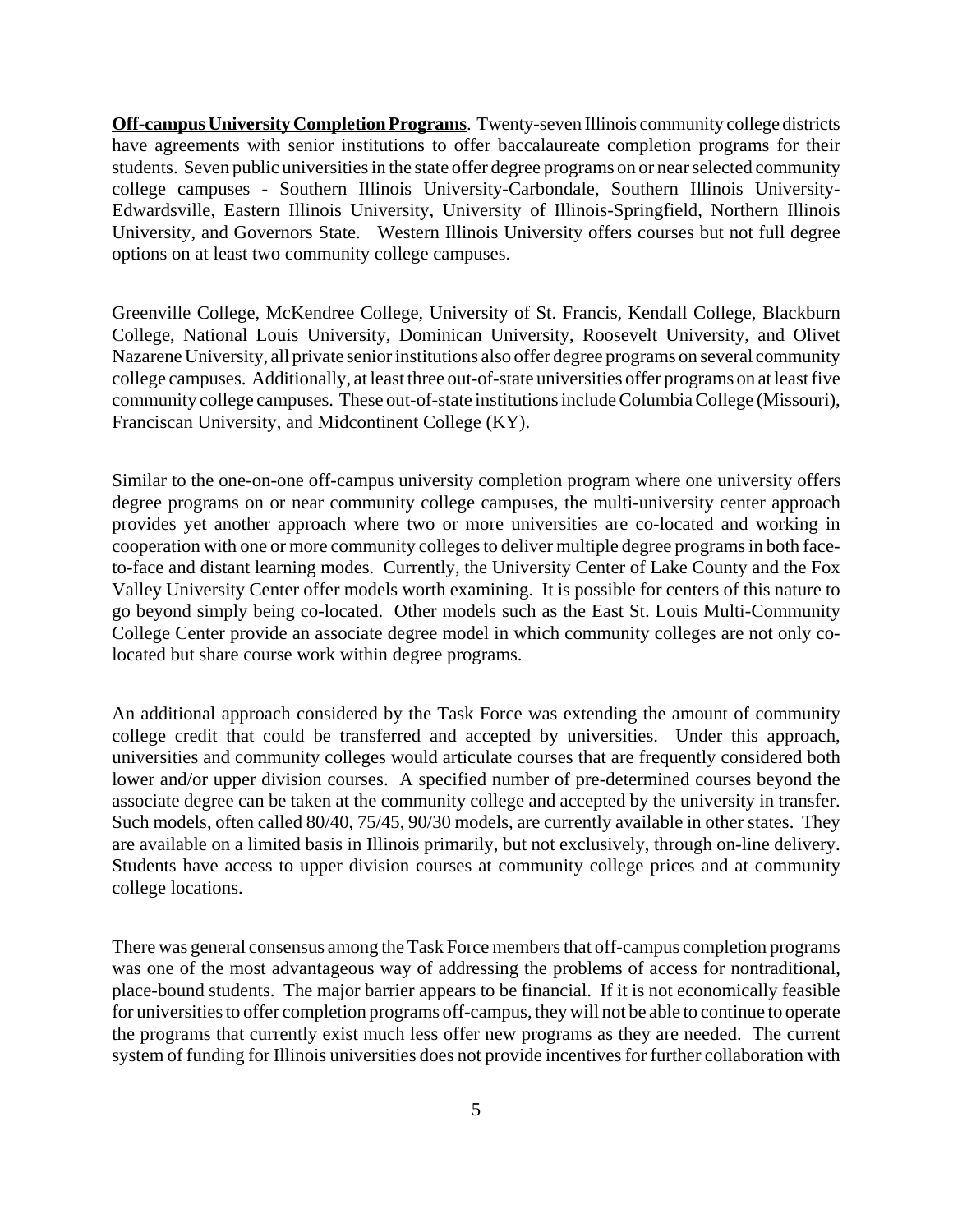community colleges to offer innovative approaches to expanding access. The Task Force believes this issue should be examined further.

**Electronic (On-line) Degree Completion Options.** Twenty-two colleges have arrangements with several universities for electronic (on-line) provision of baccalaureate degree completion. Community colleges identified the following senior institutions as offering electronic degrees through these agreements in 2004. They include: Franklin University, Indiana University, Southern Illinois University, University of Wisconsin-Green Bay, University of Phoenix, Northern Illinois University, University of Illinois-Springfield, Capella University, Regis University-Denver, Governors State University, Old Dominion University, St. Leo University-Florida, DeVry University, and University of St. Francis. This is not intended to be an exhaustive list of universities currently offering on-line programs through cooperative agreements since new institutions are being added continuously. It should be noted that an increasing number of out-of-state institutions are entering into agreements with community colleges.

The Illinois Virtual Campus website identifies eighteen on-line baccalaureate degree programs.. Several of these are offered by universities included in the list of universities with cooperative arrangements with community colleges. However, several universities operating in Illinois offer online programs that have not been coordinated specifically with community colleges. These include programs offered by Judson College, Argosy University, Governors State University, Western Illinois University, Eastern Illinois University, Rush University, and DePaul University.

Community college students are very receptive to on-line course delivery. Data from the Illinois Virtual Campus for Spring 2005 indicated that community colleges offered 3,235 course sections generating enrollments of 39,950 students. Public universities offered 646 course sections with an enrollment of 12,779 and independent/private colleges and universities offered 2,045 sections with enrollments of 40,986. Data are not available on how many students enrolled in public and/or private university on-line courses were previously enrolled in community colleges.

The Task Force identified some barriers and benefits to baccalaureate degrees delivered electronically. Identified as possible barriers were 1) lack of access to equipment, 2) lack of technology skills; 3) learning style preferences; and 4) financial restraints. However, many community college students taking on-line courses have overcome most of these barriers and can do well in university courses if they were successful in community college on-line courses. The need for information on suggestions and guidelines about questions to ask and how to analyze information about online degrees and the institutions offering them was expressed. Benefits of on-line programs included their flexibility and the fact that geography is not a constraint.

**Dual admission/enrollment.** The Task Force examined dual student admission/enrollments for community colleges and universities. Several public universities have existing agreements with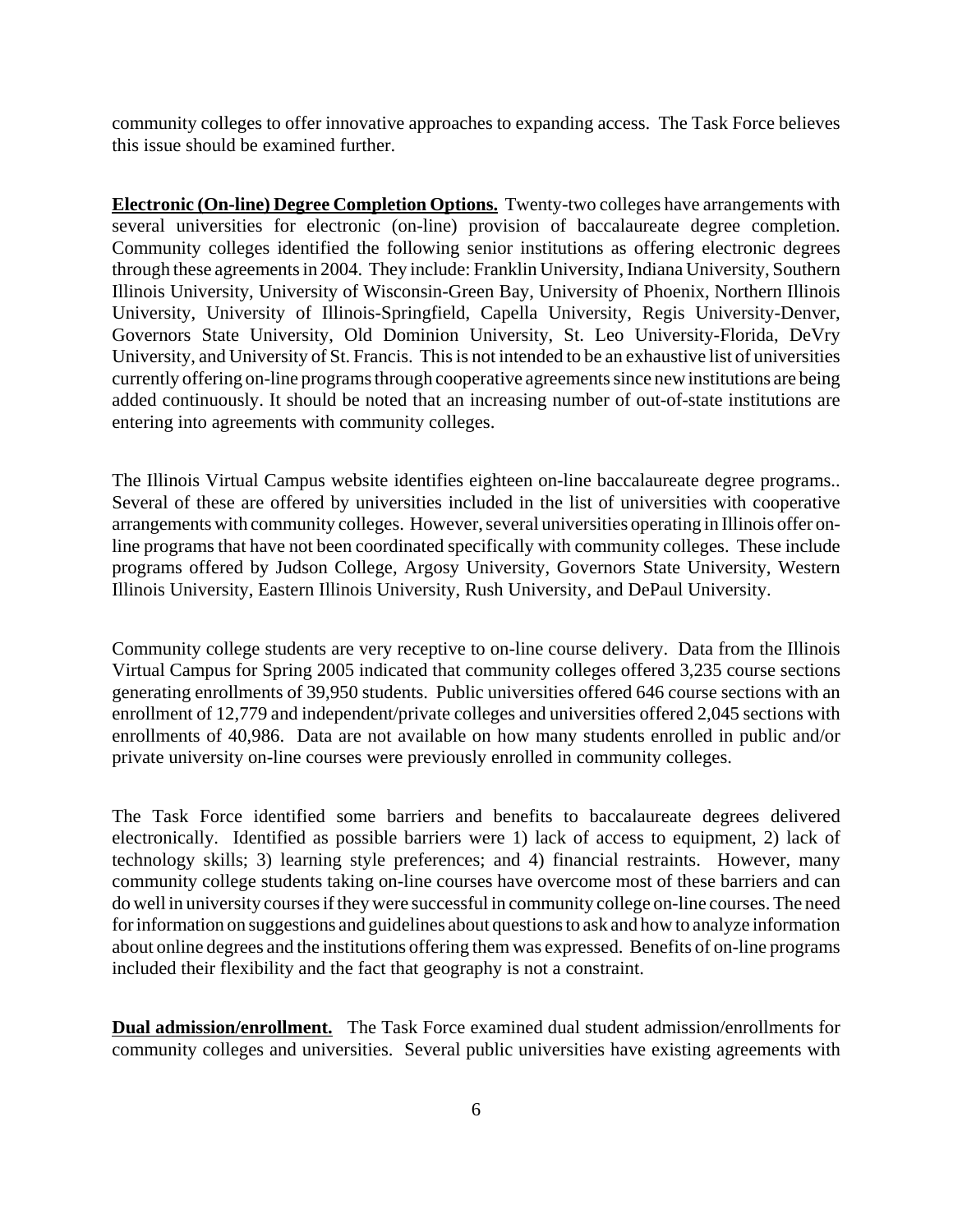community colleges to admit students to their institutions when a student is initially admitted to a community college. This works well for traditional students who know where they will be transferring and in what field of study they want to focus. Task Force members agreed that this approach is very positive but does not address issues of access for place-bound, nontraditional students if they had to leave their home environment to complete their baccalaureate degree programs. However, coupled with local baccalaureate completion (face-to-face or on-line) programs the place-bound student can experience similar benefits to those relocating to complete their degrees.

**Expanded Degree Granting Authority.** The Task Force reviewed information gathered from states where community colleges are offering Baccalaureate degrees. The information included which colleges were approved to offer programs as well as state policies pertaining to community college baccalaureate degrees. Currently, selected community colleges in fourteen states are offering baccalaureate degrees in selected program areas. The environments in which these degrees are offered vary considerably in financing structure, local access to higher education, cooperative efforts between institutions of higher education, how the baccalaureate approval has been implemented, governing structure, and the effects of the change. In most instances, these programs are in technical fields in which universities have limited program offerings and in many cases are offered in areas with limited geographical access to university programs. Advantages to this approach identified by the Task Force included: 1) expanding an existing associate degree program in an area of identified need to the baccalaureate level would allow the community college to leverage existing programmatic and capital resources by building on the infrastructure that is already in place; 2) if there is a documented unmet workforce need, the community college would be fulfilling its mission of providing educational and workforce development opportunities to the communities in the district; and 3) transfer from the lower division portion of the program to the upper division portion would be seamless. Disadvantages to this approach included: 1) additional state dollars would be required; 2) long term impact on structure and mission of the colleges; 3) diversion of resources from current programs and services to baccalaureate programs; and 4) potential negative impact on relationships between community colleges and universities. In general, the Task Force believes that in Illinois, the disadvantages associated with community colleges offering baccalaureate degrees currently outweigh the advantages of their doing so.

Another approach discussed in consideration of expanding degree granting authority, was to establish baccalaureate degrees programs offered jointly by a community college and a university. The community college would provide the degree coursework according to university standards and with university approval, but the university would grant the degree. Various versions of this approach were discussed by the Task Force. For example, upper division courses could be provided jointly by the community college and the university with the degree being awarded by the university in cooperation with the community college. The Task Force identified several benefits to these approaches. They included: 1) expanding existing associate degree programs would allow the community college to leverage existing programmatic and capital resources; 2) the issue of access for citizens in the community college district would be addressed; 3) a joint program would transcend transfer obstacles; 4) current state program approval processes would likely accommodate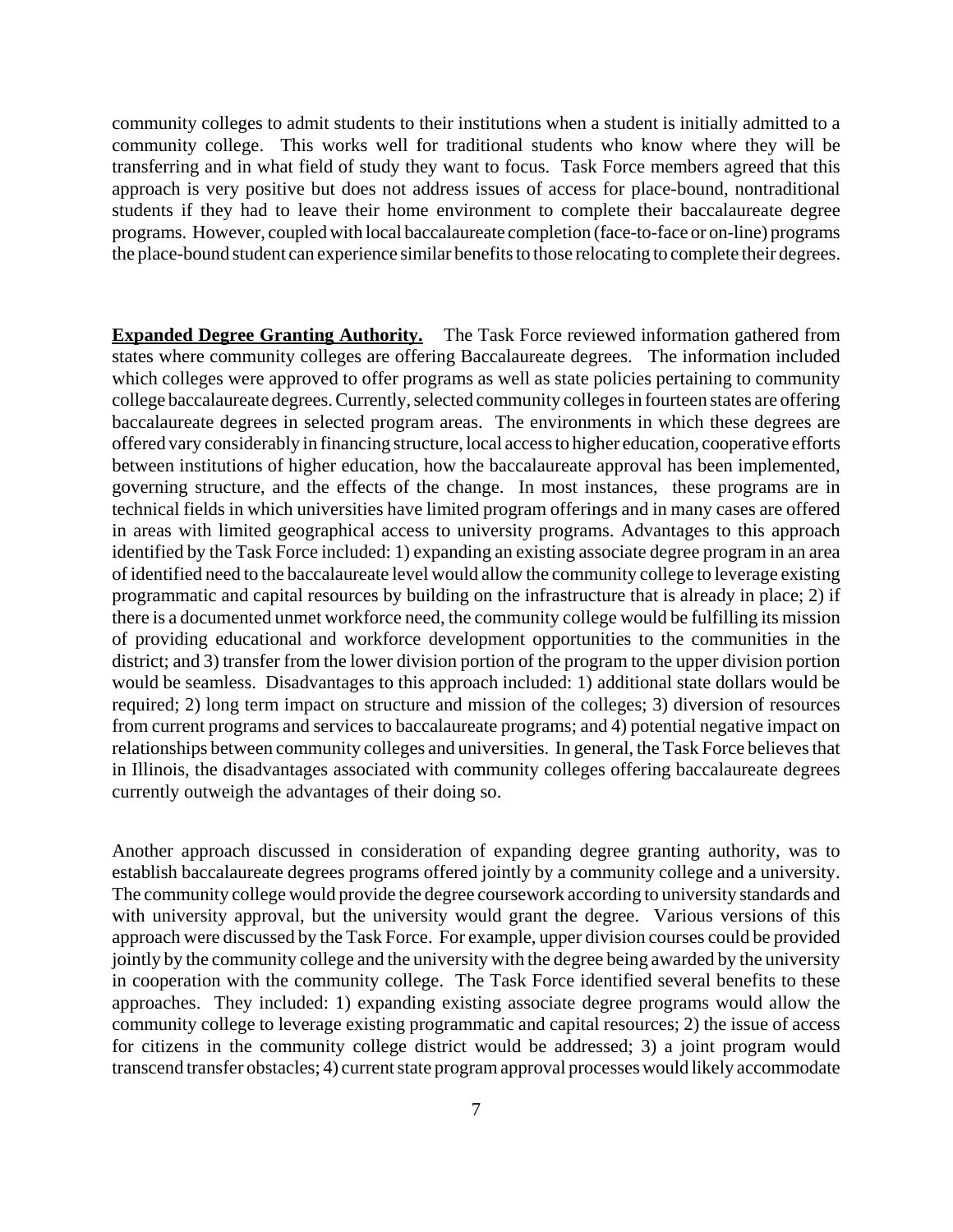this approach; 5) accreditation is less of an issue; and 6) access to both university and community college resources. An obstacle to this approach was that even though there may be a clearly identified need, a university may not have the capacity or willingness to expand its program. The Task Force concluded that variations to this latter limited expanded degree authority approach would be of value to Illinois higher education and its students.

#### **Recommendations**

The Task Force believes the most plausible way to maintain and enhance access to baccalaureate degree completion for community college students is to support and increase cooperative efforts between Illinois baccalaureate-degree granting institutions and community colleges. This can best be accomplished by:

- 1. Strengthening and expanding existing articulation efforts and transfer approaches (e.g. the Illinois Articulation Initiative (IAI), articulation agreements, dual admission agreements) for all community college students including those in transfer and career and technical education programs.
- 2. Encouraging the expansion and enhancement of more recent efforts to facilitate transfer. These efforts should include but not be limited to:
	- a. Baccalaureate degrees programs offered cooperatively and/or jointly by universities and community colleges through off-campus face-to-face or electronic arrangements.
	- b. Expanded dual admission initiatives between community colleges and four-year institutions that include student information on advantages of the programs.
	- c. Financial incentives that promote university off-campus face-to-face or electronic completion programs including but not limited to grants and/or differential tuition rates.
	- d. "Quick response" baccalaureate access needs analyses and a new program approval system that allows for rapid program delivery.
	- e. An extended-credit cooperative articulation model for selected programs that allows credits beyond the associate (transfer and career) degree to apply towards the baccalaureate degree (e.g. an 80/40 model, permits 80 credits of selected community college work to be applied to the baccalaureate degree).

To assist in moving these recommendations forward it is further recommended that:

1. A Baccalaureate Completion Grant be established to provide funds for Illinois universities to work with community colleges to establish off-campus (face-to-face and on-line) baccalaureate completion programs with the following parameters: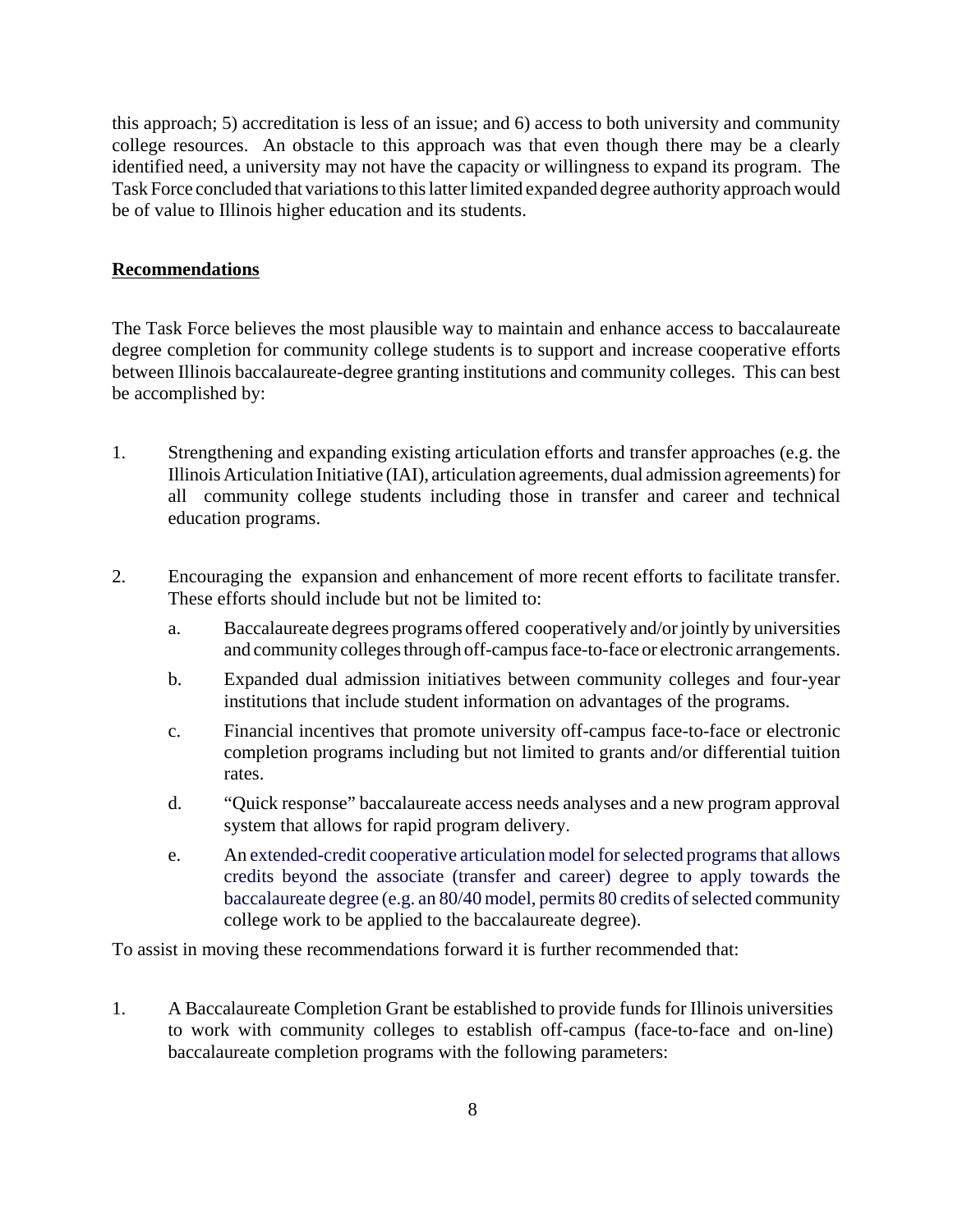- Institutions must be IAI participants
- Institutions must make a multi-year commitment to establish and deliver programs
- Grants must include at least one selected extended- credit completion program (e.g. 80/40, 75/45, 90/30, etc.)
- At least one program must be open to all community college associate degree (Transfer and Career and Technical Education)recipients
- Programs are to be articulated through ICCB to all community colleges
- Programs are to be offered at public university in-state tuition rates
- Programs are to include an optional accelerated degree attainment time lines.
- 2. A website and/or brochure be developed that offers suggestions and guidelines about questions students and advisors should ask and how they might analyze information about online degrees and the institutions offering them.

Finally, the Task Force recommends that community colleges in Illinois should not be given the authority to award baccalaureate degrees at this time. However, if such an approach were to be reconsidered in the future, the Task Force recommends that it should be undertaken only in specific instances where it would meet a clearly identified workforce need which cannot be met through affordable cooperative approaches with baccalaureate-degree granting institutions, and only then, when the state has determined that it is in the best interest of good public policy.

#### **Conclusions**

A recent report entitled "Improving Access to the Baccalaureate" produced by the American Association of Community Colleges and the American Association of State Colleges and Universities says "In an economy that is increasingly complex, fast changing, and global, education has become the new currency, securing better futures for individuals and continued progress for our nation. Ironically, at the same time the need for higher learning has grown, barriers to accessing that learning have proliferated."

One of the major missions of community colleges is to assist in meeting the educational needs of the communities they serve. In Illinois, this traditionally has been done through a system of comprehensive community colleges that provide baccalaureate transfer (first two-years of the baccalaureate degree) education, career and technical education (including credit and non-credit preparation and upgrading for employment needs), adult education and literacy, and personal enrichment through non-credit coursework. The system serves nearly one million students a year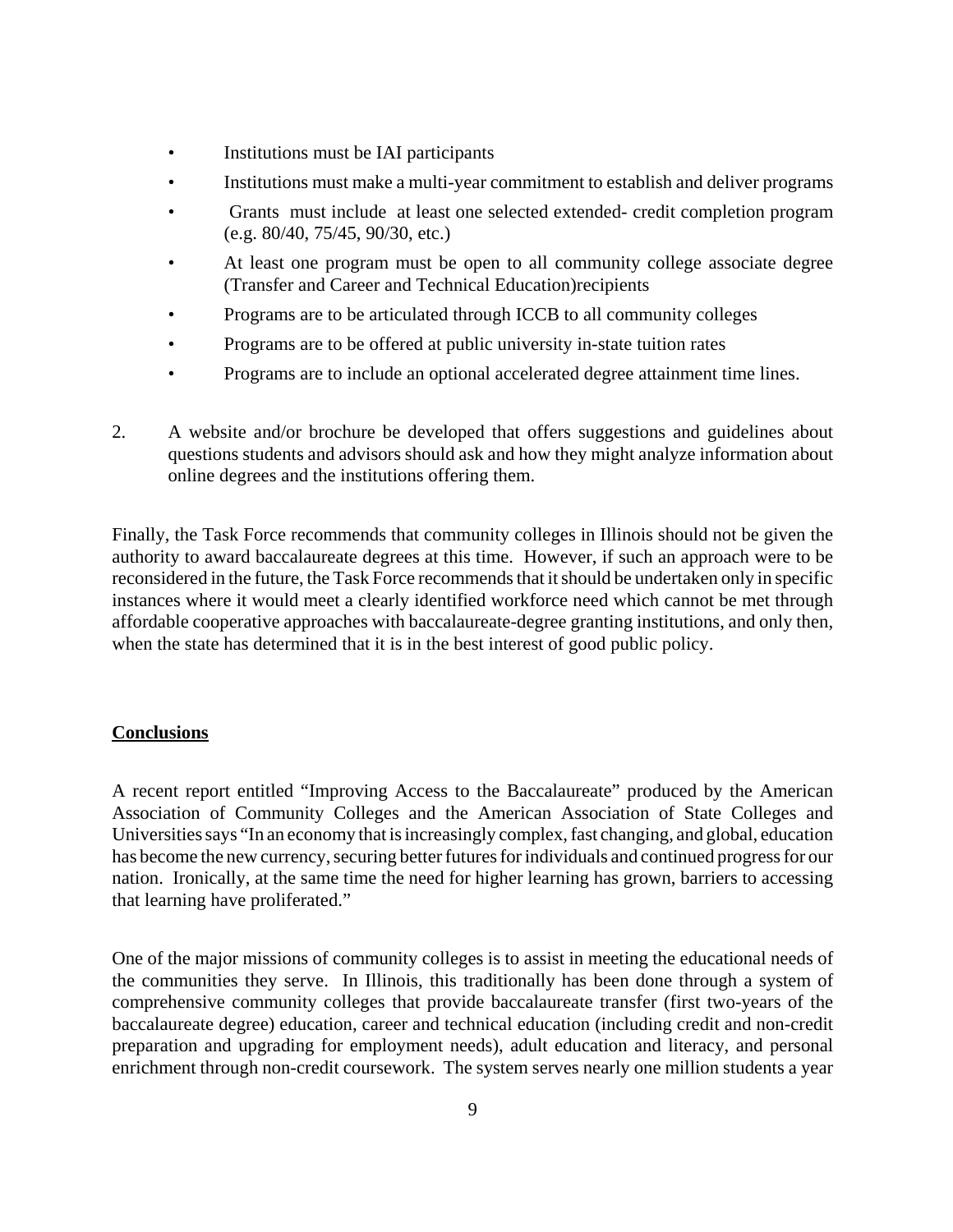providing access at times and locations convenient to the nontraditional populations it serves. Students include those from teens to senior citizens from all racial and ethnic backgrounds. For many, community colleges provide the only access to higher education opportunities in the state. Because of these factors community colleges are being asked to assist students in acquiring access to completion of baccalaureate degree education.

In fall 2004, the Illinois Community College Board, supported by the Illinois Board of Higher Education (IBHE), appointed a task force to review issues associated with baccalaureate degree access for community college students from a community college perspective. The Task Force composition represented executive, administrative, instructional, and student constituencies at the community colleges plus representatives from the Illinois Board of Higher Education (staff and university representatives) and ICCB staff.

After a review of issues surrounding access to the baccalaureate degree, the Task Force concluded that there are unmet needs within the state of Illinois that call for action. For example, working adults with family responsibilities are unable to relocate to complete baccalaureate degrees through the traditional route of enrolling on university campuses. Another example, among many identified by the Task Force, is employers calling for education beyond the applied or technical associate degree which is not readily accepted in transfer by universities in the state. These needs vary across the state and call for more than one method to address them.

The Task Force also recognized that the strong tradition of cooperation between sectors (community college, public and private, and proprietary institutions) of higher education has resulted in Illinois's stellar reputation as one of the strongest systems of higher education in the country. It believes that working together, the system, with the support of state policy makers, is capable of addressing these unmet needs through the enhancement of existing models and the implementation of new and more innovative models.

The Task Force urges all institutions of higher education in the state to recognize the necessity of meeting the needs for baccalaureate access and to accept their responsibility in addressing the needs It encourages universities to recognize that community colleges can and must play a role as a partner in providing enhanced access to the baccalaureate. It encourages community colleges in their role as the primary advocate for higher education in their communities to actively seek enhanced partnerships with four-year institutions.

The Task Force further urges the Illinois Community College Board and the Illinois Board of Higher Education to endorse the recommendations contained within this report and to work with the General Assembly and Governor's office to assist in implementing them as soon as possible. It respectfully requests that the Boards review the progress made in implementing the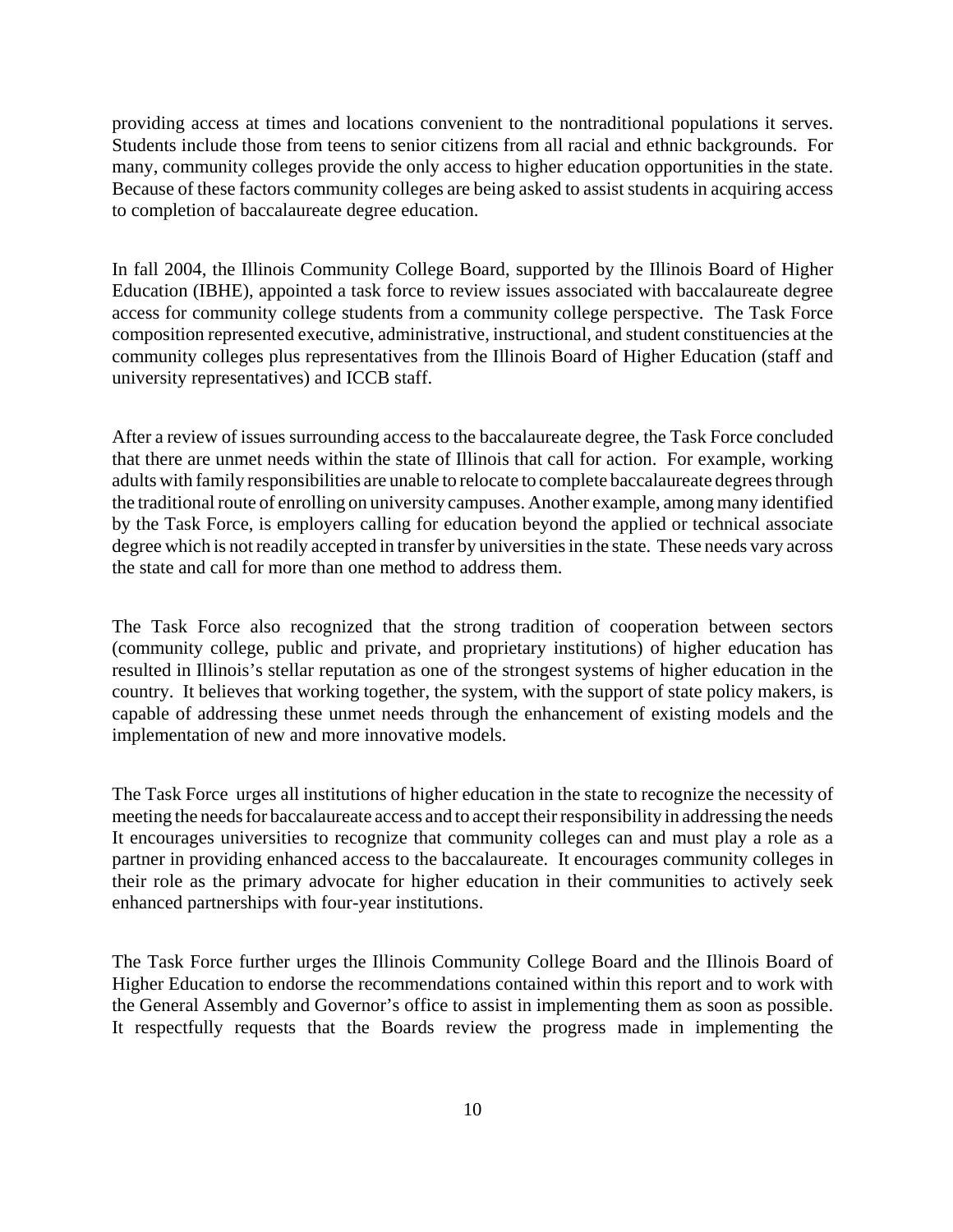recommendations on an annual basis to ascertain the degree of improvement in baccalaureate access and to take further action if the needs are not being met.

There will be necessary cost factors in providing expanded access to the baccalaureate The Task Force took into account general financial implications for the various approaches, and understands that costs will vary considerably given the circumstances in which recommendations are implemented.. The Task Force is fully aware of the economic climate in which these recommendations are being made, but believes that in the long run, it is education that will drive an improved economy for the state and the nation.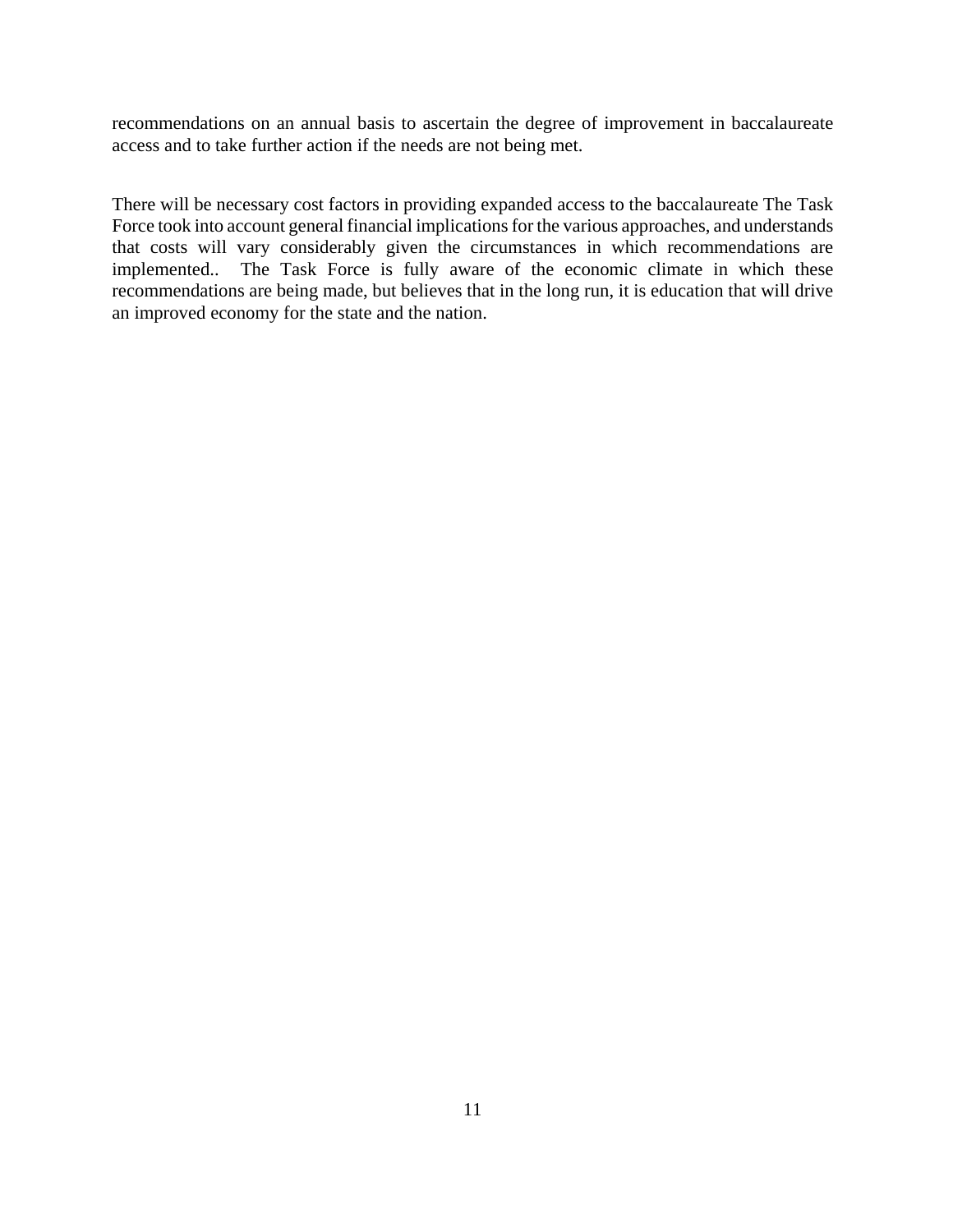## **BACCALAUREATE ACCESS TASK FORCE MEMBERS**

Gary Alexander Deputy Director, Academic Affairs Illinois Board of Higher Education

Trudy Bers, Senior Director Research Curriculum & Planning Executive Assistant to the President Oakton Community College

Christopher Denton, Student Danville Area Community College/ Western Illinois University

Clyde El-Amin President Kennedy-King College

Alan Hardersen Vice President, Student Services Joliet Junior College

Kent Hawley, Director Education Centers John Wood Community College

Steve Holman Instructor, Biology Rend Lake College

Polly Hoover Chairperson, Dept. Humanities Wilbur Wright College

Vicki Jensen, Dean Arts, Sciences and Learning Highland Community College

Anne Kaplan, Vice President Administration and University Outreach Northern Illinois University

Joan Kerber, Vice President Student and Instructional Services Sauk Valley Community College

Stephen Kubiczky Trustee, Triton College

Scott Lensink, Vice President Academic Services Lake Land College

Robert Marshall, Vice President Student Services Illinois Valley Community College

Keith Miller, President Black Hawk College

Michael Monaghan Executive Director Illinois Community College Trustees Assoc.